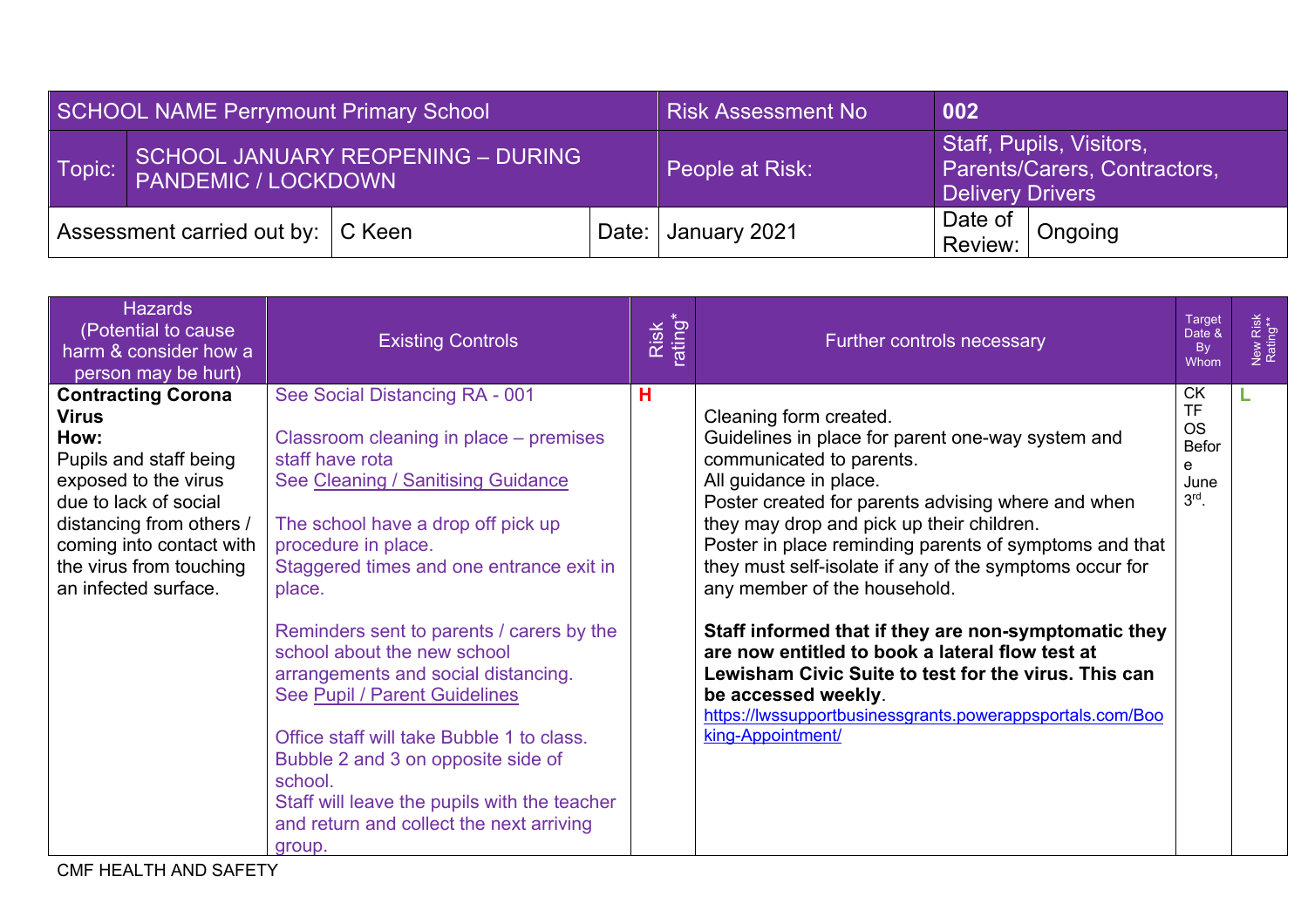| <b>Hazards</b><br>(Potential to cause<br>harm & consider how a<br>person may be hurt) | <b>Existing Controls</b>                                                                                                                                                       | Risk<br>ating* | Further controls necessary | <b>Target</b><br>Date &<br><b>By</b><br>Whom | New Risk<br>Rating** |
|---------------------------------------------------------------------------------------|--------------------------------------------------------------------------------------------------------------------------------------------------------------------------------|----------------|----------------------------|----------------------------------------------|----------------------|
|                                                                                       | Dedicated route(s) to the class hall and<br>toilets has been implemented to reduce<br>the risk of bubble groups coming into<br>contact with each other.                        |                |                            |                                              |                      |
|                                                                                       | Staff protocol in place and issued to<br>all staff members on site.                                                                                                            |                |                            |                                              |                      |
|                                                                                       | Head Teacher to try and keep school staff<br>and pupils consistent within the bubbles<br>on a rota and not change where possible                                               |                |                            |                                              |                      |
|                                                                                       | Bubble staff and pupils to avoid coming<br>into contact with any other bubble during<br>the school day.<br><b>See Bubble Checklist</b>                                         |                |                            |                                              |                      |
|                                                                                       | Rota's in place for staggered breaks /<br>lunch and outside play.                                                                                                              |                |                            |                                              |                      |
|                                                                                       | Separate staff rest areas have been<br>created for different bubbles                                                                                                           |                |                            |                                              |                      |
|                                                                                       | Parents have COVID updates and told<br>what to do if there child attends school<br>and develops symptoms. (REMIND<br>THEM OF THE SYMPTOMS) and the<br>need to social distance  |                |                            |                                              |                      |
|                                                                                       | Parents / carers informed of the risks of<br>the transmission of the virus whilst they<br>travel on public transport and encourage<br>them to walk to the school / cycle where |                |                            |                                              |                      |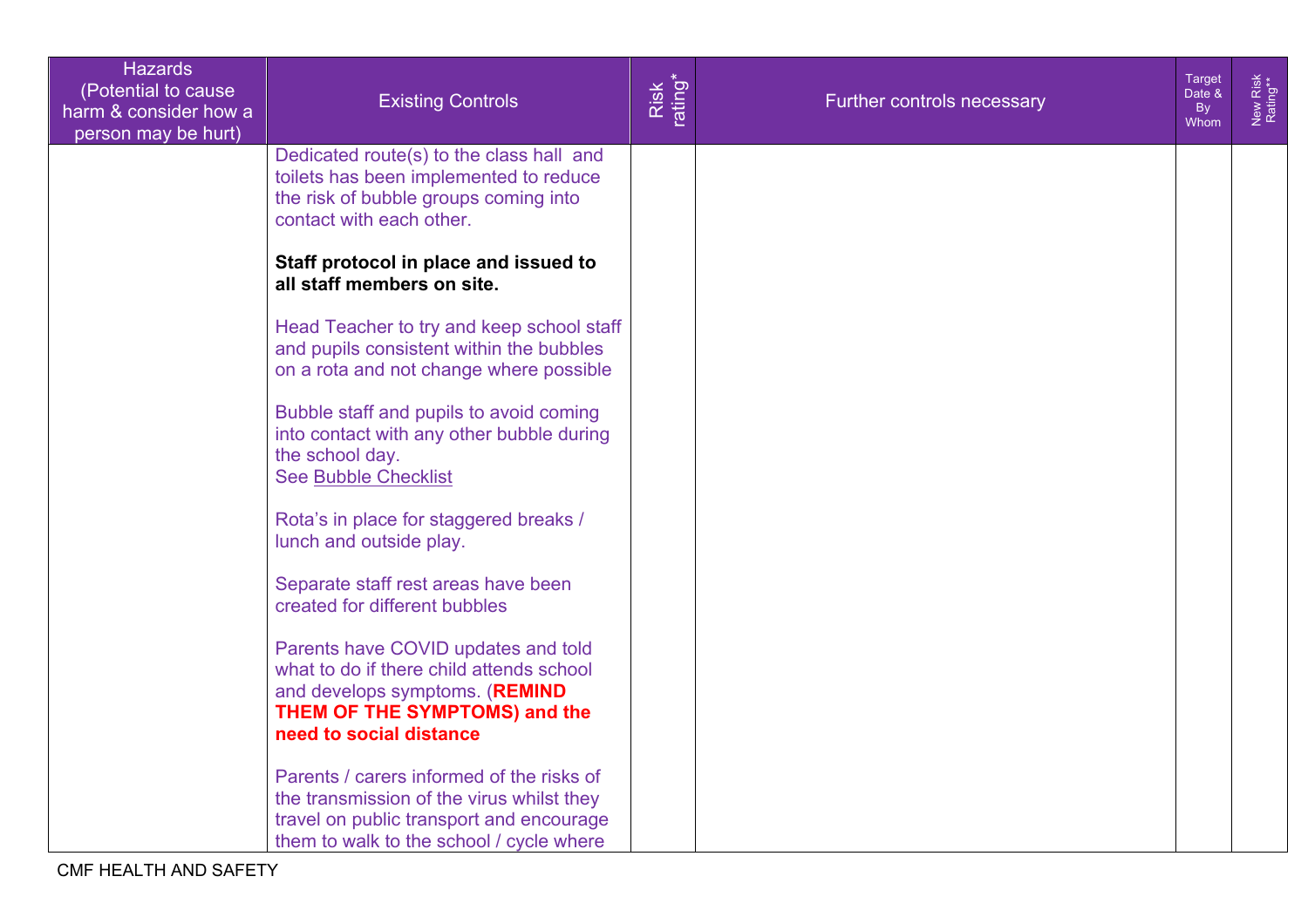| <b>Hazards</b><br>(Potential to cause<br>harm & consider how a<br>person may be hurt)                                                                                                               | <b>Existing Controls</b>                                                                                                                                                                                                                                                                                                                                                                                                                                                                                            | Risk<br>ating* | Further controls necessary                        | <b>Target</b><br>Date &<br><b>By</b><br>Whom | New Risk<br>Rating** |
|-----------------------------------------------------------------------------------------------------------------------------------------------------------------------------------------------------|---------------------------------------------------------------------------------------------------------------------------------------------------------------------------------------------------------------------------------------------------------------------------------------------------------------------------------------------------------------------------------------------------------------------------------------------------------------------------------------------------------------------|----------------|---------------------------------------------------|----------------------------------------------|----------------------|
| <b>Contracting Corona</b>                                                                                                                                                                           | possible.<br>No parent will be allowed in school unless<br>by prior appointment -social distancing<br>will be enforced at all times.<br>School office space to be risk assessed in<br>order to reduce the risk of office staff<br>coming into contact with each other and<br>reduce the risk of contracting the virus.<br>See Office / Reception RA<br>See Contractors Guidance Checklist - if a                                                                                                                    | M              | Ensure supplies of PPE in office area.            | <b>AS</b>                                    | L                    |
| <b>Virus</b><br>How:<br>Staff being exposed to<br>the virus due to lack of<br>social distancing and<br>coming into contact with<br>the virus from<br>contractors and delivery<br>persons (packages) | contractor needs to attend site to carry<br>out essential works.<br>Deliveries drivers not permitted to enter<br>the school building and items should be<br>dropped ON FORECOURT AND<br><b>BROUGHT INTO SCHOOL BY</b><br><b>PREMISES STAFF.</b><br>Packages can be unopened for a<br>minimum of 24 hours if possible. If<br>needed urgently after touching outside<br>packaging hand sanitising routines must<br>be in adhered to.<br><b>Staff issued with PPE to open the</b><br>packages and empty the contents - |                | Ensure delivery drivers understand new protocols. | On<br>going                                  |                      |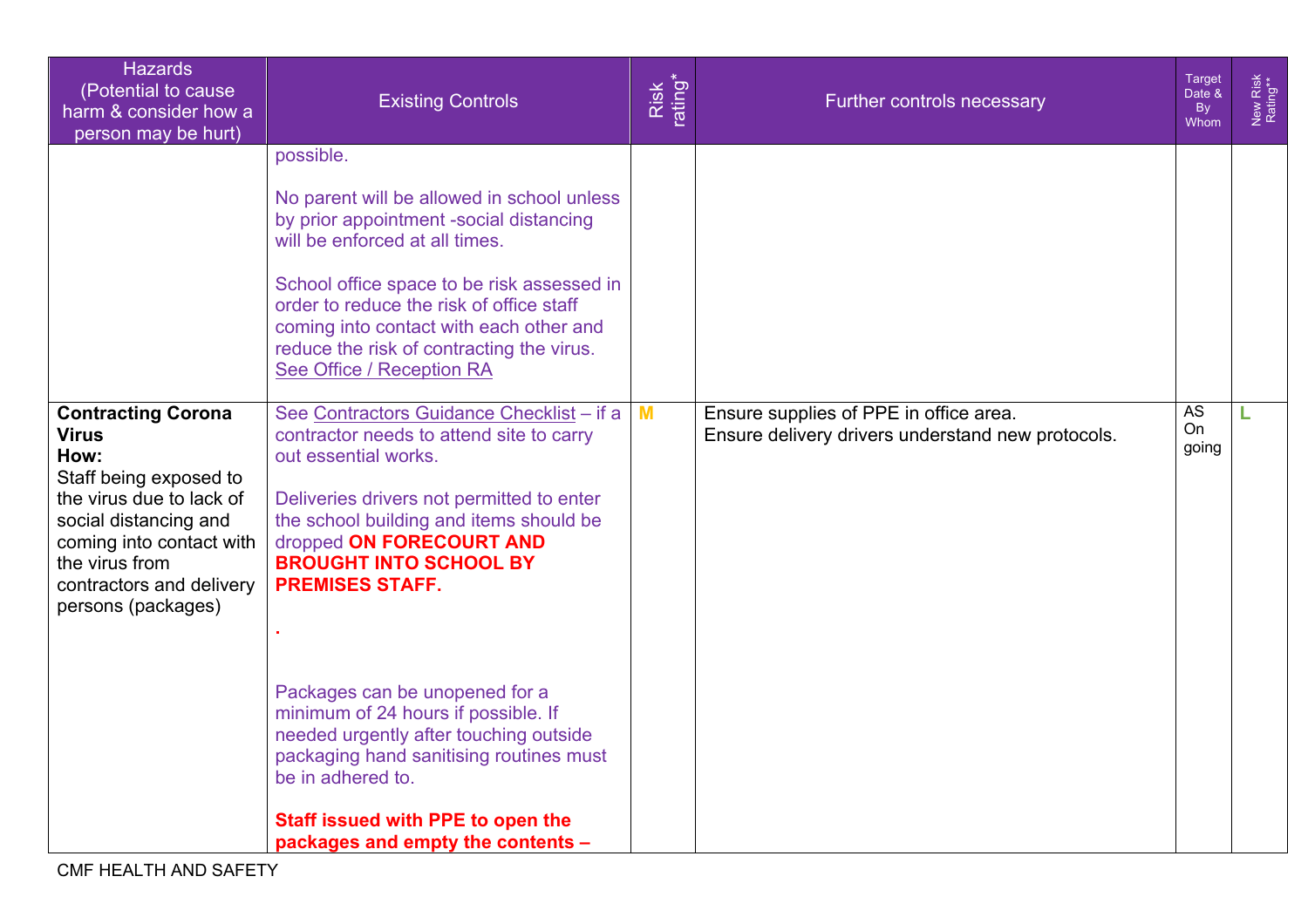| <b>Hazards</b><br>(Potential to cause<br>harm & consider how a<br>person may be hurt)                                                                                                                                                                                              | <b>Existing Controls</b>                                                                                                                                                                                                                                                                                                                                                                                                                                                                                                                                                                                                                                                                                                                                                                                                                                                           | Risk<br>rating* | Further controls necessary                                                                                           | <b>Target</b><br>Date &<br>By<br>Whom | New Risk<br>Rating** |
|------------------------------------------------------------------------------------------------------------------------------------------------------------------------------------------------------------------------------------------------------------------------------------|------------------------------------------------------------------------------------------------------------------------------------------------------------------------------------------------------------------------------------------------------------------------------------------------------------------------------------------------------------------------------------------------------------------------------------------------------------------------------------------------------------------------------------------------------------------------------------------------------------------------------------------------------------------------------------------------------------------------------------------------------------------------------------------------------------------------------------------------------------------------------------|-----------------|----------------------------------------------------------------------------------------------------------------------|---------------------------------------|----------------------|
|                                                                                                                                                                                                                                                                                    | contents should be wiped and<br>cleansed with sanitisers if not in<br>secure packaging.                                                                                                                                                                                                                                                                                                                                                                                                                                                                                                                                                                                                                                                                                                                                                                                            |                 |                                                                                                                      |                                       |                      |
| <b>Contracting Corona</b><br><b>Virus</b><br>How:<br>Staff being exposed to<br>the virus due to lack of<br>social distancing from<br>children and coming<br>into contact with the<br>virus after an infected<br>pupil has touched a<br>surface or showing<br>symptoms of the virus | Bubble group sizes will be determined<br>individually by Head Teacher taking<br>factors such as room size, age of the<br>pupils, SEN pupils etc.<br>Staff to encourage pupils to wash their<br>hands regularly - particularly before and<br>after breaks.<br>Staff supervise pupils washing their<br>hands to ensure it is effective.<br>Staff to ensure there are tissues available<br>for pupils and that they dispose of them<br>immediately and wash their hands.<br>School staff have access to handwashing<br>facilities and antibacterial hand wash.<br>Premises staff to increase the cleaning<br>regime - particularly surfaces, door<br>handles and toilets.<br>See Cleaning / Sanitising Checklist<br>If pupil displays symptoms of the virus,<br>they are taken by a staff member<br>immediately to CONFERENCE ROOM<br>where the agreed procedure will be<br>followed. | M               | <b>PREMISES STAFF WILL EMPTY BINS MORE</b><br><b>REGULARY - AT LEAST 2 TIMES A DAY - break -</b><br><b>lunchtime</b> | <b>CK</b><br><b>TF</b><br>On<br>going | L                    |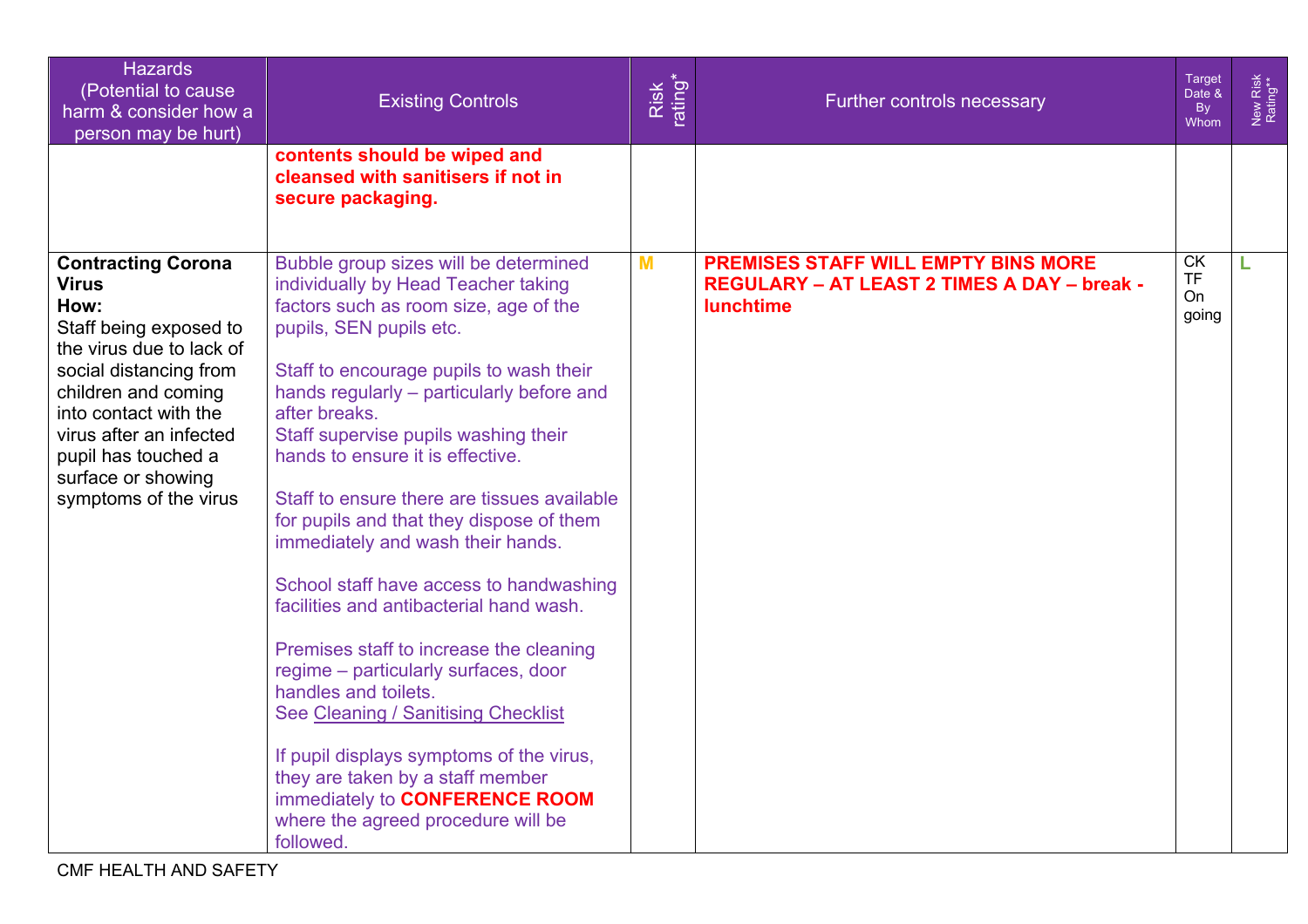| <b>Hazards</b><br>(Potential to cause<br>harm & consider how a<br>person may be hurt)                                                                                                                                     | <b>Existing Controls</b>                                                                                                                                                                                                                                                                                                                                                                                                                                                                                                                                                                            | Risk<br>rating* | Further controls necessary                                                                                                                                                                                                                                                                                                                                                                                                                                                                                                                                                      | <b>Target</b><br>Date &<br><b>By</b><br>Whom                 | New Risk<br>Rating** |
|---------------------------------------------------------------------------------------------------------------------------------------------------------------------------------------------------------------------------|-----------------------------------------------------------------------------------------------------------------------------------------------------------------------------------------------------------------------------------------------------------------------------------------------------------------------------------------------------------------------------------------------------------------------------------------------------------------------------------------------------------------------------------------------------------------------------------------------------|-----------------|---------------------------------------------------------------------------------------------------------------------------------------------------------------------------------------------------------------------------------------------------------------------------------------------------------------------------------------------------------------------------------------------------------------------------------------------------------------------------------------------------------------------------------------------------------------------------------|--------------------------------------------------------------|----------------------|
|                                                                                                                                                                                                                           | See Pupil with suspected Corona Virus<br>Procedure<br>Staff instructed not to face a pupil when<br>working with them $-$ to stand above them<br>where possible or to their side.<br>Staff instructed to wah their hands<br>immediately after sharing resources with<br>pupils.                                                                                                                                                                                                                                                                                                                      |                 |                                                                                                                                                                                                                                                                                                                                                                                                                                                                                                                                                                                 |                                                              |                      |
| <b>Contracting Corona</b><br><b>Virus</b><br>How:<br>Children being exposed<br>to the virus due to lack<br>of social distancing from<br>other children or<br>touching a<br>surface/resource where<br>the virus is present | Staggered breaks and lunch arranged by<br><b>Head Teacher</b><br>Outside play time rota in place<br>And playground divided.<br>Pupils encouraged by staff not to touch<br>their faces by school staff and awareness<br>sessions (age appropriate)<br>Staff to supervise children when<br>handwashing and drying of hands to<br>ensure they are doing it correctly.<br>Paper towels available for pupils and a<br>bin to dispose of after use.<br>Staff to only allow one child at a time to<br>go to the toilet.<br>Premises staff to increase the cleaning<br>regime – particularly surfaces, door | н               | Premises staff to introduce markings on the floors in<br>corridors and halls to ensure safe distancing.<br>Staff to be given time to ensure classrooms are<br>devoid of soft furnishings etc before their bubble<br>opens.<br>Rota in place by Head Teacher - to be constantly<br>reviewed to ensure it's working is as smooth as<br>possible and avoids different bubbles meeting.<br>The school hall will not be used during this time<br>except for pre-booked PE if raining.<br>Designated staff will be on toilet patrol to ensure<br>only one pupil in toilets at a time. | <b>AS</b><br><b>Befor</b><br>e<br><b>Bubb</b><br>les<br>open |                      |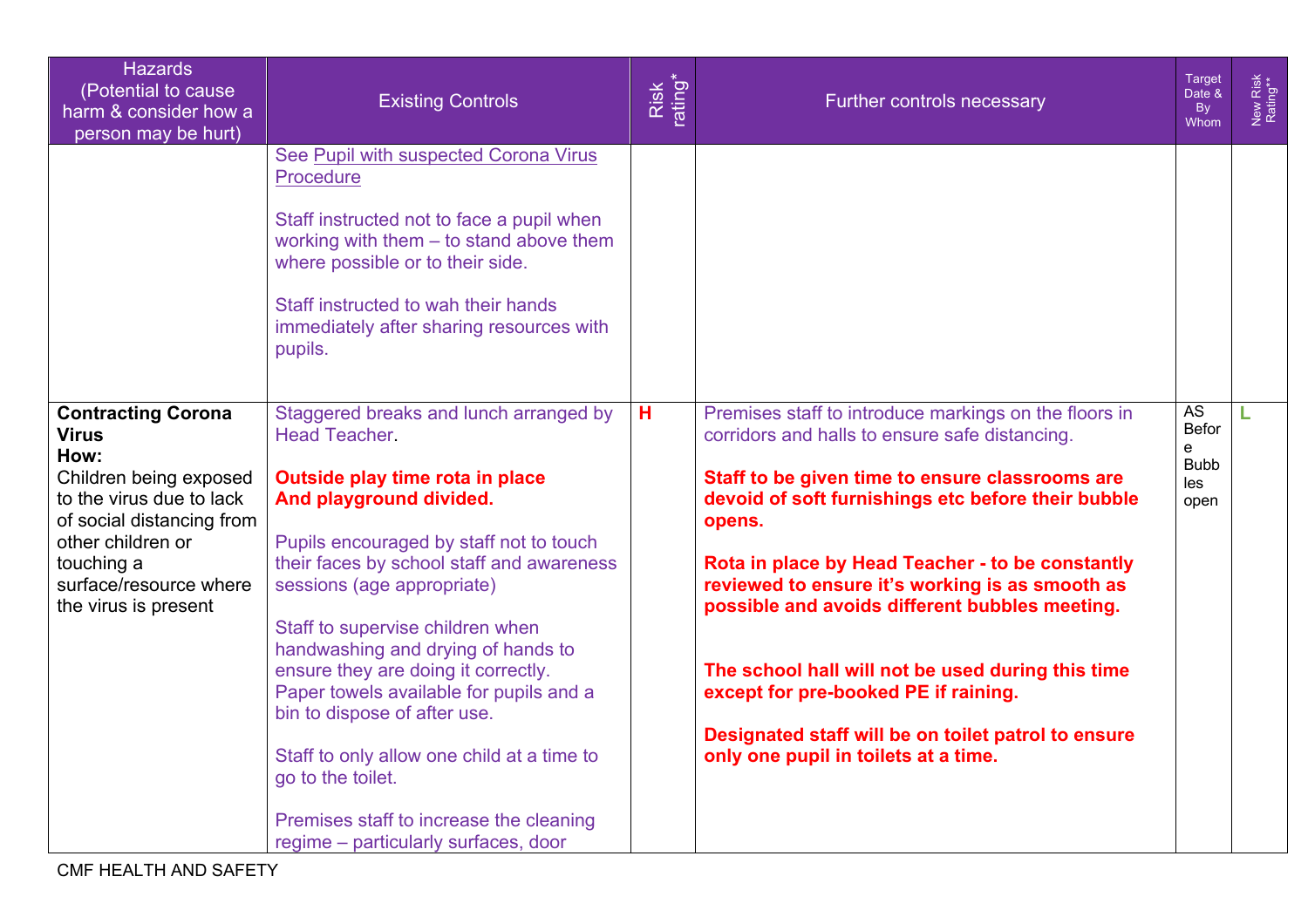| <b>Hazards</b><br>(Potential to cause)<br>harm & consider how a<br>person may be hurt)                                                                               | <b>Existing Controls</b>                                                                                                                                               | Risk<br>rating* | Further controls necessary                                                                                                               | Target<br>Date &<br><b>By</b><br>Whom | New Risk<br>Rating** |
|----------------------------------------------------------------------------------------------------------------------------------------------------------------------|------------------------------------------------------------------------------------------------------------------------------------------------------------------------|-----------------|------------------------------------------------------------------------------------------------------------------------------------------|---------------------------------------|----------------------|
|                                                                                                                                                                      | handles and toilets / taps                                                                                                                                             |                 |                                                                                                                                          |                                       |                      |
|                                                                                                                                                                      | All soft furnishings and toys removed<br>from the classroom.                                                                                                           |                 |                                                                                                                                          |                                       |                      |
|                                                                                                                                                                      | Pupils to be given their own stationery<br>sets and instructed not to share - age<br>appropriate                                                                       |                 |                                                                                                                                          |                                       |                      |
|                                                                                                                                                                      | Seating within the class to be distanced<br>as far as is practicable                                                                                                   |                 |                                                                                                                                          |                                       |                      |
|                                                                                                                                                                      | Staff to place desks / play and activity<br>areas as far away from each other as is<br>possible.                                                                       |                 |                                                                                                                                          |                                       |                      |
|                                                                                                                                                                      | Supervising staff to ensure pupils do not<br>share drinking / eating utensils<br>Parents/ Carers instructed to provide<br>individual drinking bottles for their child. |                 |                                                                                                                                          |                                       |                      |
|                                                                                                                                                                      | <b>Bubbles have own play equipment</b><br>which they can use for both PE and<br>playtime.                                                                              |                 |                                                                                                                                          |                                       |                      |
| <b>Communication</b><br>How:<br>Parents / carers not<br>aware of any new<br>advice from the<br>Government about<br>schools / virus. Parents<br>/ carers not aware of | School to inform parents / carers about<br>the measures that you are taking and<br>how they can help.<br>See Parent / Carer Guideline                                  | Г               | School to update parents / carers regularly on any new<br>advice / guidance from Lewisham / PHE / Government<br>(as soon as is possible) | HT<br>On<br>going                     |                      |

CMF HEALTH AND SAFETY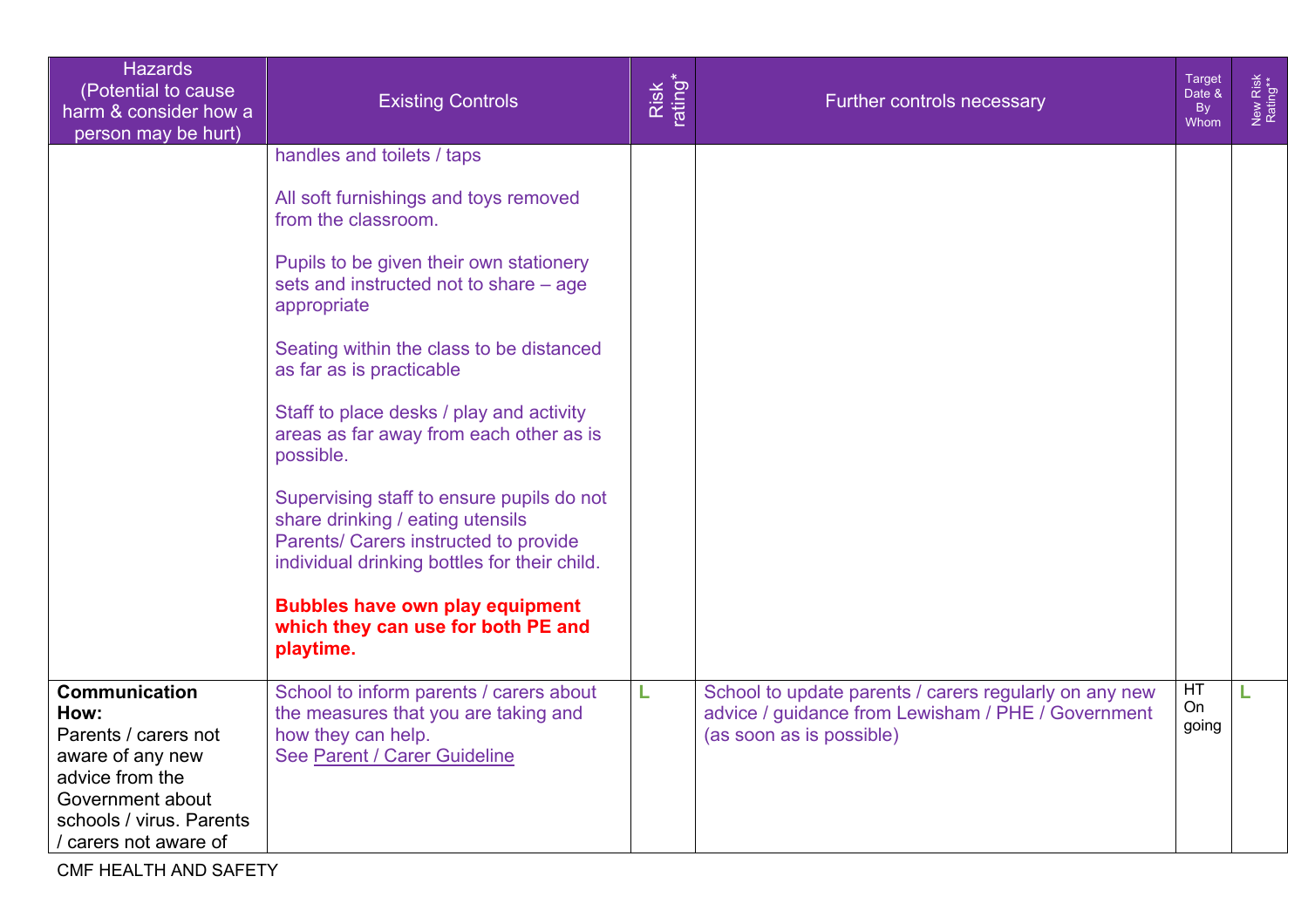| <b>Hazards</b><br>(Potential to cause<br>harm & consider how a<br>person may be hurt)                                                                                                                                         | <b>Existing Controls</b>                                                                 | Risk<br>rating* | Further controls necessary | Target<br>Date &<br><b>By</b><br>Whom | New Risk<br>Rating** |
|-------------------------------------------------------------------------------------------------------------------------------------------------------------------------------------------------------------------------------|------------------------------------------------------------------------------------------|-----------------|----------------------------|---------------------------------------|----------------------|
| any reported cases in<br>the school.                                                                                                                                                                                          |                                                                                          |                 |                            |                                       |                      |
| <b>First Aid / Intimate</b><br>Care<br>How:<br>Unable to maintain<br>social distancing whilst<br>undertaking first aid and<br>elements of intimate<br>care. No correct PPE<br>available                                       | See First Aid RA - 004<br>See Infectious Diseases RA - 003<br>See Intimate Care RA - 007 |                 |                            |                                       |                      |
| <b>Fire</b><br>How:<br>Staff and pupils<br>unaware of the fire<br>evacuation procedure.<br>Porsons from bubbles<br>coming into contact with<br>each other during an<br>evacuation.<br>Insufficient fire<br>marshalls on site. | <b>See Fire Evacuation RA - 006</b>                                                      |                 |                            |                                       |                      |
| <b>Medications / Medical</b><br><b>Conditions</b><br>How:<br>No medications on site,<br>out of date medications,<br>medication not<br>available, no<br>authorisation to<br>administer medication                              | <b>See Medications Risk Assessment</b><br><b>No 5</b>                                    |                 |                            |                                       |                      |